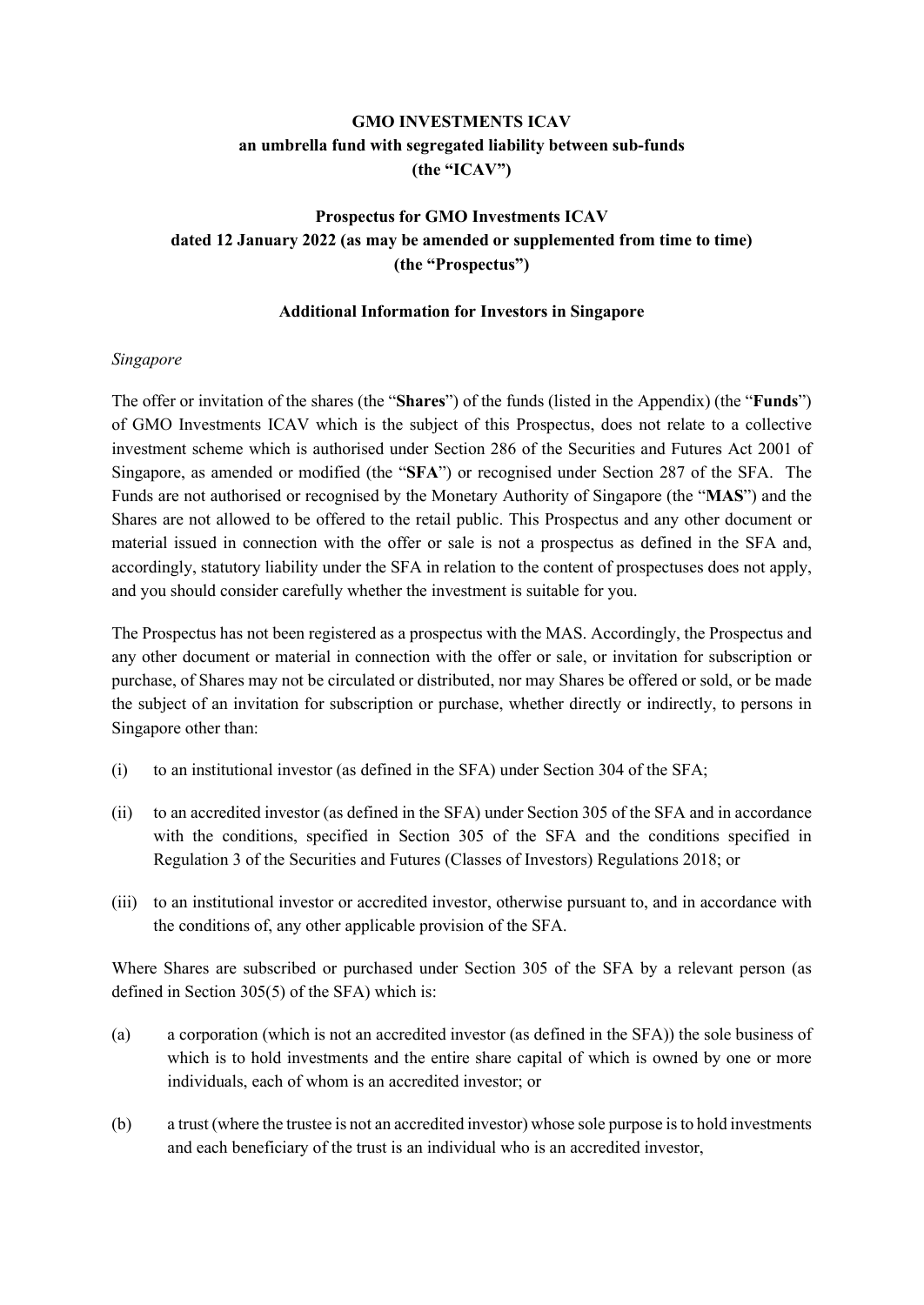securities (as defined in Section 2(1) of the SFA) of that corporation or the beneficiaries' rights and interest (howsoever described) in that trust shall not be transferred within 6 months after that corporation or that trust has acquired the Shares pursuant to an offer made under Section 305 of the SFA other than:

- (1) to an institutional investor or to a relevant person, or to any person arising from an offer referred to in Section 275(1A) or Section  $305A(3)(c)(ii)$  of the SFA;
- (2) where no consideration is or will be given for the transfer;
- (3) where the transfer is by operation of law;
- (4) as specified in Section 305A(5) of the SFA; or
- (5) as specified in Regulation 36A of the Securities and Futures (Offers of Investments) (Collective Investment Schemes) Regulations 2005 of Singapore.

## **Unless otherwise provided for herein, all capitalised terms shall have the same meaning herein as in the Prospectus.**

#### **The Offer of Shares**

The ICAV is an Irish collective asset-management vehicle established under the laws of Ireland pursuant to the ICAV Act and the UCITS Regulations. The ICAV was established on 28 June 2016 under registration number C155870 and was authorised by the Central Bank of Ireland (the "**Central Bank**") on 28 October 2016. The contact details of the Central Bank are as follows:

| Address:      | Central Bank of Ireland, |
|---------------|--------------------------|
|               | PO Box 559, Dame Street, |
|               | Dublin 2                 |
| Phone:        | $+353$ 1 224 6000        |
| $\text{Fax:}$ | $+353$ 1 671 6561        |

#### **The Manager**

KBA Consulting Management Limited (the "**Manager**") is authorised as a UCITS Management Company under the UCITS Regulations, and is regulated by the Central Bank. The contact details of the Central Bank are set out above.

#### **The Depository**

State Street Custodial Services (Ireland) Limited is regulated by the Central Bank. The contact details of the Central Bank are set out above.

#### **Side Letters**

Subject to the terms of the Prospectus and applicable law, Grantham, Mayo, Van Otterloo & Co. LLC (the "**Investment Adviser**") may, without the explicit approval or vote of any shareholder, enter into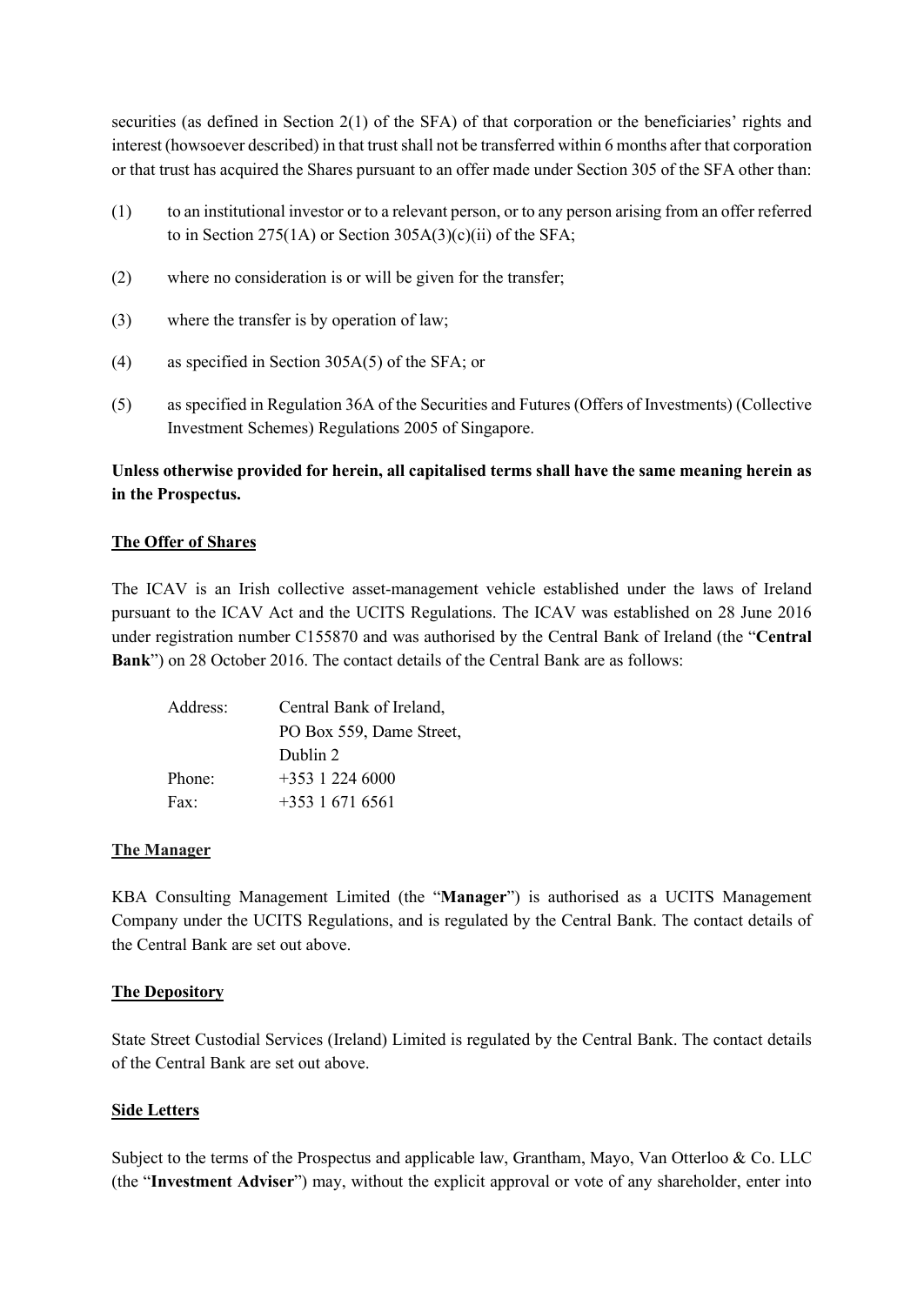arrangements ("**Side Letters**") with any shareholder. Side Letters may grant the shareholder certain assurances not afforded to other shareholders in the Funds, provided that these are not inconsistent with the Prospectus and applicable law. Such assurances may include one or more of the following: fee arrangements, "most favoured nations" rights, prior consultation in the event of certain changes (such as personnel changes), or such other matter as may be agreed between the Investment Adviser and the shareholder. Any such assurances provided for in a Side Letter with a shareholder shall apply only with respect to that shareholder.

**INVESTORS SHOULD NOTE THAT SUB-FUND(S) REFERRED TO IN THE PROSPECTUS OTHER THAN THE SUB-FUND(S) LISTED IN THE APPENDIX ARE NOT AVAILABLE TO SINGAPORE INVESTORS AND ANY REFERENCE TO SUCH OTHER SUB-FUND(S) IS NOT AND SHOULD NOT BE CONSTRUED AS AN OFFER OF SHARES OF SUCH OTHER SUB-FUND(S) IN SINGAPORE.**

**March 2022**